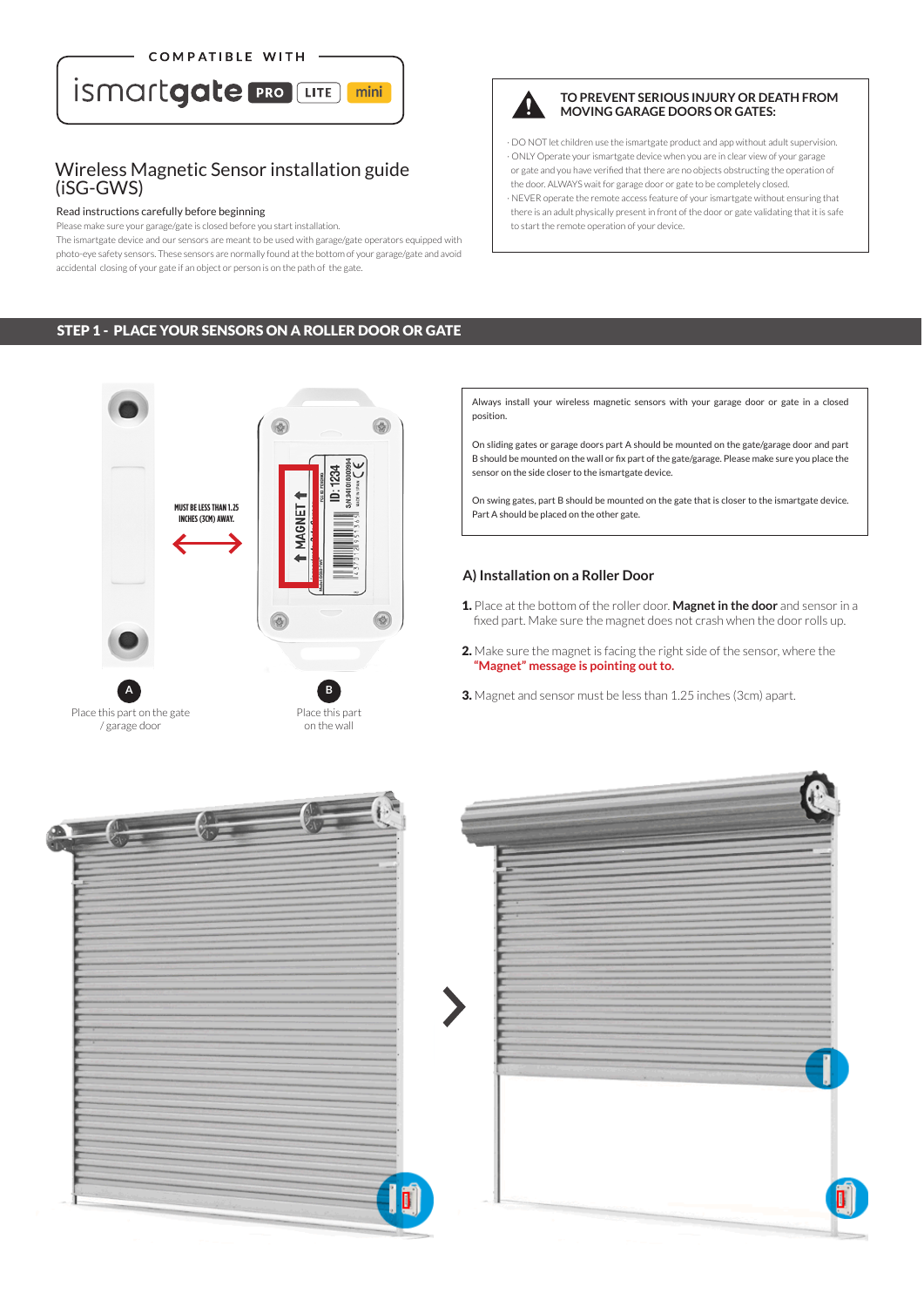### **B) Installation on a Sectional Door**

Attach your magnetic wireless sensors to your Sectional Door as per drawing below.





PLACE THE SENSOR IN THE SECTION AT THE BOTTOM OF YOUR DOOR.

### **C) Installation on a Sliding Gate**

Attach your magnetic wireless sensors to your sliding gate as per drawing below.



PLACE THE SENSOR IN THE MIDDLE PART OF YOUR SLIDING GATE.



AND PART A IS LESS THAN **1.25 INCH (3 CM).**

## **D) Installation on a Swing Gate**

Attach your magnetic wireless sensor to your swing gate as per drawing below.



PLACE THE SENSOR IN THE MIDDLE PART OF YOUR SLIDING GATE.

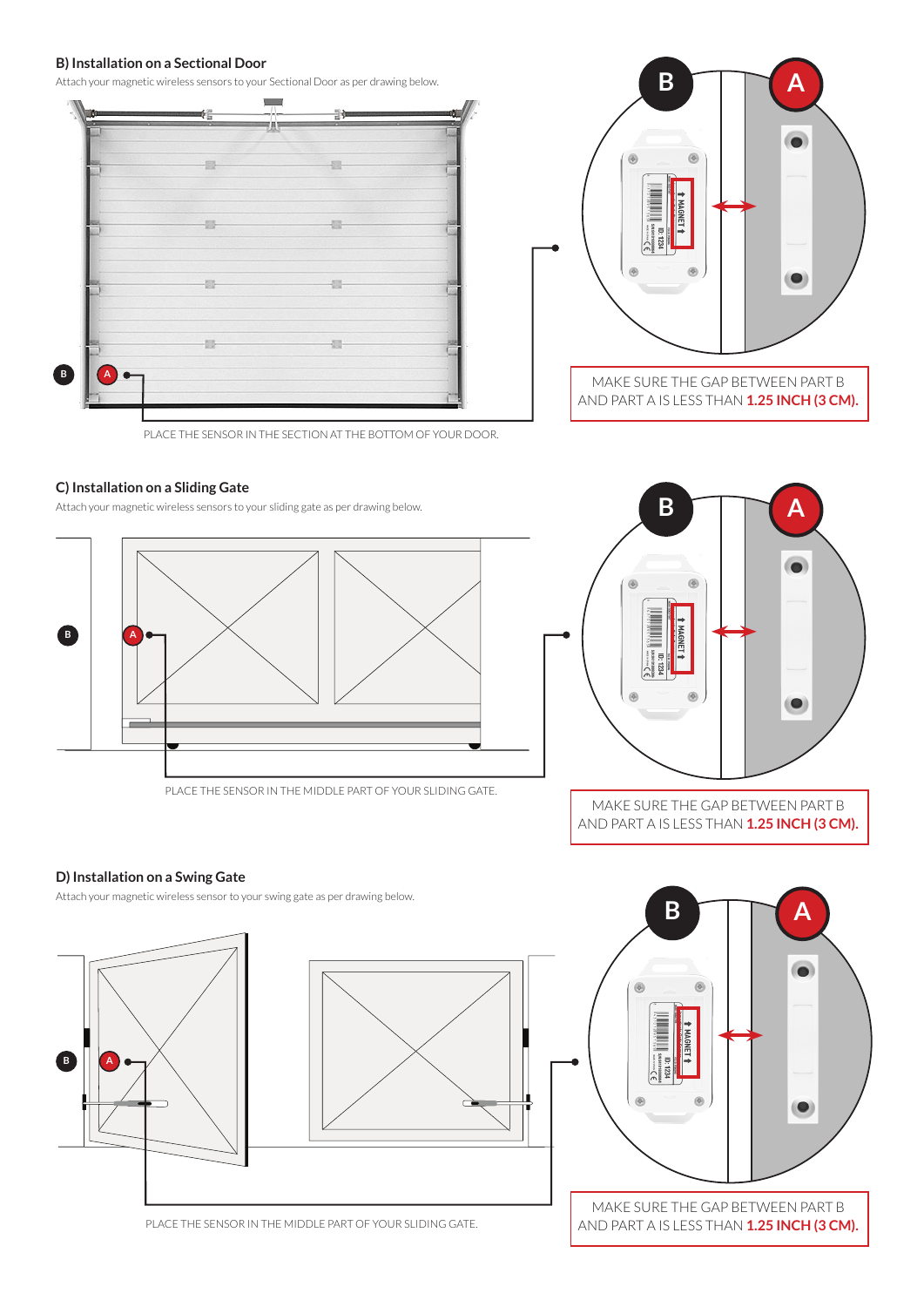# **ismartgate PRO LITE**

WARNING: If you are configuring the **ismartgate** for the first time with a wireless sensor, please refer to our online manual which can be found in the following link: https://setup.ismartgate.com or visit our website for more information.



Open the ismartgate access app and click on the CONFIGURATION icon.



In the CONFIGURATION menu, please select "Doors".



If you haven't done so yet, please enable the Door you will use with the wireless sensor.



In the "Door" CONFIGURATION section, choose **Wireless (ISG-GWS)** sensor type.



Finally, scroll down and hit the "Update" button to finish sensor set up in the app.

### STEP 2 - PROGRAMMING SENSOR DURING ismartgate MINI INSTALLATION

## ismartgate<sup>[mini]</sup>

WARNING: If you are configuring the **ismartgate** for the first time with a wireless sensor, please refer to our online manual which can be found in the following link: https://setup.ismartgate.com or visit our website for more information.

| all movistar <b>空</b> | 15:35 | 407800                  |
|-----------------------|-------|-------------------------|
| $\circledcirc$        | mini  | Ô                       |
| mini1                 |       | 13.8°C 56.8°F III)<br>× |
|                       | Y)    |                         |
|                       |       |                         |
|                       |       |                         |
|                       |       | ī                       |
|                       |       |                         |
|                       |       |                         |
|                       |       |                         |
|                       |       |                         |
|                       |       |                         |
|                       |       |                         |
|                       |       |                         |
|                       |       |                         |
|                       |       |                         |
|                       |       |                         |
|                       |       |                         |
|                       |       |                         |









1. Go to the ismartgate settings 2. Select the option Doors 3. Select the sensor type 4. Choose Wireless (ISG-GWS) 5. Now select the option Update